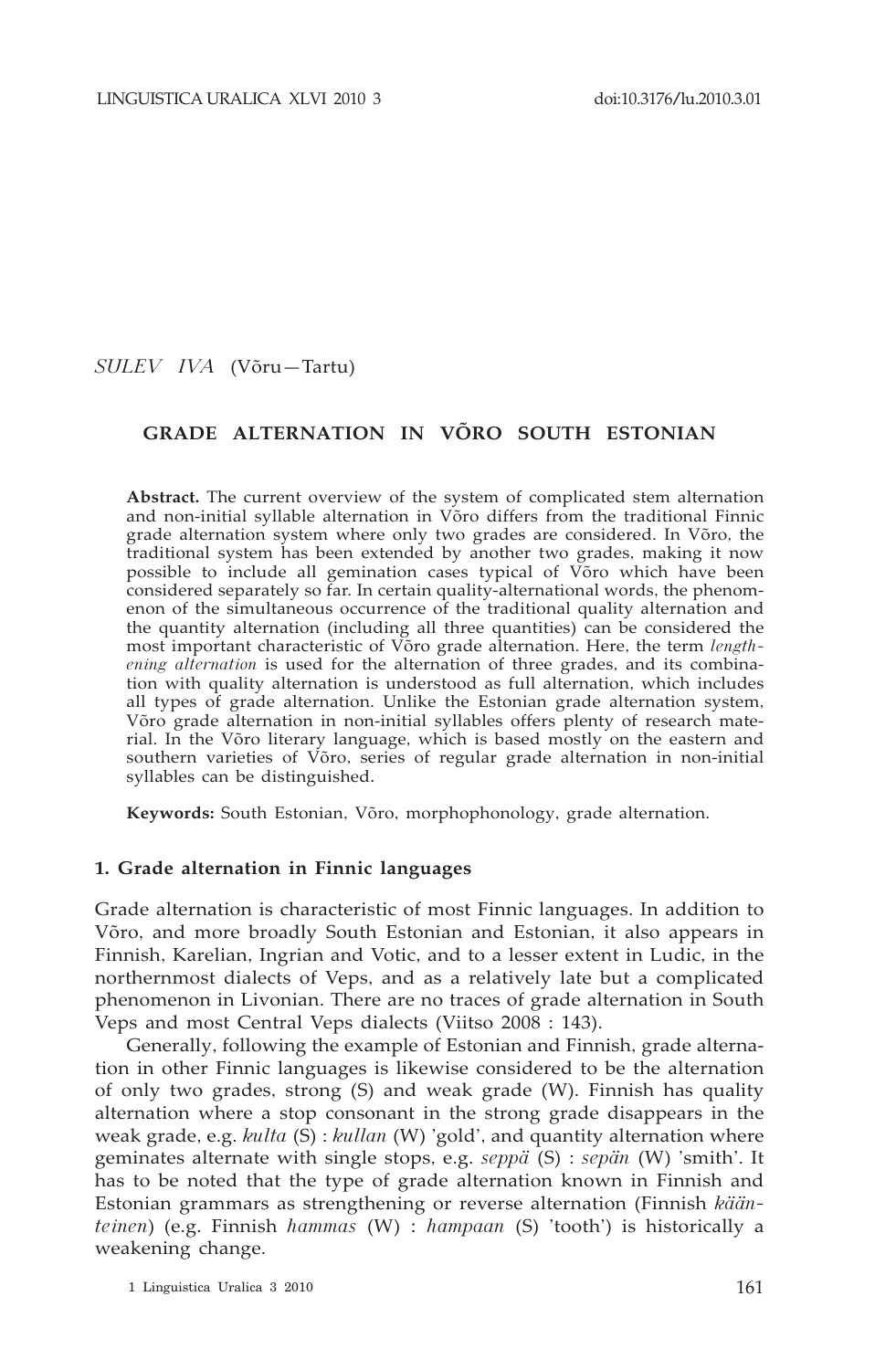In Estonian, grade alternation is not only restricted to stop consonants but includes more broadly stem alternations. Unlike in Finnish, quantity alternation in Estonian affects long stressed syllables where the second (Q2) and third quantity (Q3) alternate, e.g. Estonian ´*soola* (W, Q2) : `*soola*<sup>1</sup> (S, Q3) 'salt'. The system of Estonian quantity alternation does not include the first quantity (Q1). At the same time attribution and alternation of quantity is also extended to word forms with quality alternation, and therefore weak forms of quality alternation can be found in all quantities, e.g. ´*mägi* (S, Q1) : `*mäe* (W, Q3) 'mountain' (Karlsson 1983 : 322—33; Erelt, Kasik, Metslang, Rajandi, Ross, Saari, Tael, Vare 1995 : 144—171).

## **2. Characteristic traits and types of grade alternation in Võro**

The Võro system of stem and non-initial syllable alternations is more elaborate than that of Estonian or Finnish. In addition to quality alternation and the usual alternation of Q2 and Q3 Võro has three more types of quantity alternation:

| Alternation of Q1 and Q2 | 'valama $(Q1)$ : 'vallaq $(Q2)$ 'to pour'                                      |
|--------------------------|--------------------------------------------------------------------------------|
|                          | Alternation of Q1, Q2 and Q3 'uma $(Q1)$ : 'umma $(Q2)$ : 'umma $(Q3)$ 'one's' |
| Alternation of Q1 and Q3 | 'vähä'ligu (Q1) : 'vähä`likku (Q3)'smallish'                                   |

Thus, it can be said that in the Võro quantity alternation, all three quantities can alternate. If such a type of quantity alternation is to be differentiated from the usual Estonian or Finnic quantity alternation it could be called lengthening alternation.

Until now, lengthening alternation has normally been described simply as gemination (Nigol 1994 : 10; Keem, Käsi 2002 : 26—30), and it has been excluded from the system of grade alternation. The lengthening of short consonants to Q2 in Võro (e.g. ´*kala* : ´*kalla* 'fish') has been called short gemination and the lengthening to Q3 (e.g ´*kala* : *`kalla* 'fish') long gemination. The latter also appears in Estonian, where a short consonant can be lengthened to overlong in illative case, e.g. ´*pada* : *`patta* 'kettle'; ´*talu* : *`tallu* 'farm'. As the treatments of Finnic grade alternation do not usually include strengthenings, then such lengthenings are not considered to be part of grade alternation in Estonian. Strengthenings have, however, been regarded as part of grade alternation in Estonian and Livonian by Tiit-Rein Viitso (1962 : 46—47), and in Livonian by Hille Pajupuu and Tiit-Rein Viitso (2008 : 265—266).

# **2.1. Quality and quantity alternation**

Historically, quality and quantity alternation have developed depending on whether the second syllable of the word was open or closed. If the second syllable was originally open, a strong grade developed, e.g. *\*jalkata > `jalga* 'leg'. If the second syllable was originally closed, a weak grade developed, e.g. *\*jalkan > ´jala* 'leg'.

 $\frac{1}{1}$  In the present article, the signs  $\prime$  and  $\prime$  are used to mark word forms; the first sign denotes primary and secondary stressed syllables in Q1 and Q2, and the second sign primary and secondary stressed syllables in Q3.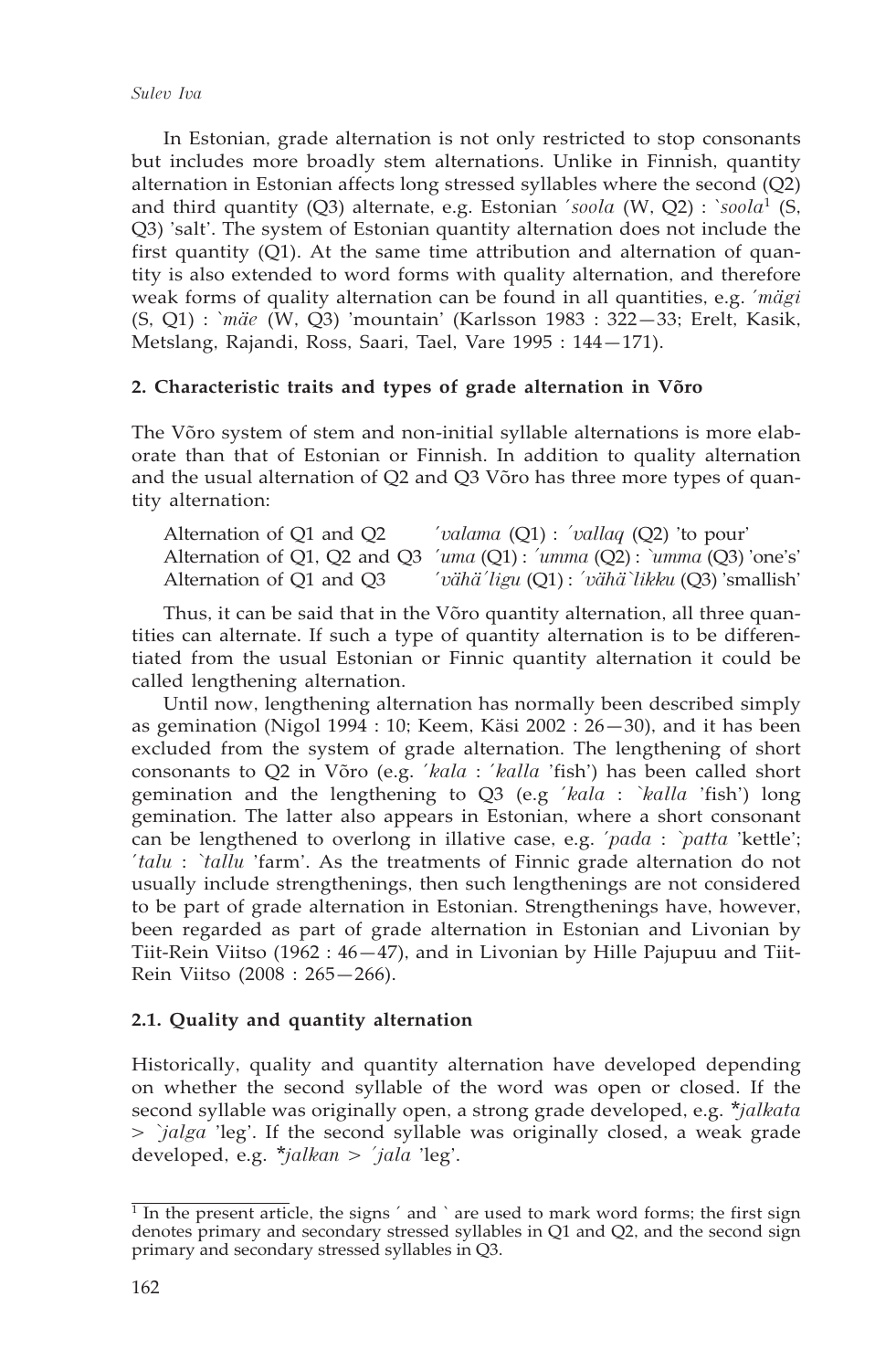In quality alternation, the stem of the strong grade contains a stop consonant or *s*, and the stem of the weak grade does not contain it, independent of the quantity of the stem variant, e.g. `*särg* (S, Q3) : *´säre* (W, Q1) 'roach'; ´*käsi* (S, Q1) :*`käe* (W, Q3) 'hand'. Quality alternation appeared earlier than the change  $*$ *t*  $>$  *s* before *i*, so that what originally weakened was a stop consonant not *s*.

In quantity alternation, the stem of the strong grade is in the third quantity, and the stem of the weak grade in the second quantity, e.g. `*täkk* (S, Q3) : ´*täko* (W, Q2) 'stallion'.

#### **2.2. Lengthening alternation**

If one considers all Võro stem and non-initial syllable alternations within one grade alternation system, then the system should include in addition to quality and quantity alternation a lengthening alternation as a subcategory of the latter type. In such a descriptive system, stem forms of Võro words could be, depending on grade alternation, classified into strong (S) and weak (W) grades, and into lengthened (L) and over-lengthened (OL) grades (see Iva 2007 : 59—60; Jüvä 2005 : 103—104).

Lengthening alternation is historically the lengthening of the word stem that has developed to counterbalance the shortening and loss of word final sounds., e.g. lengthened grade *\*talota > ´tallo,* over-lengthened *\*talohen > `tallo* 'farm'.

In lengthening alternation, the stem of the strong grade is in Q1, the stem of the lengthened grade in Q2, and the stem of the over-lengthened grade in Q3, e.g. ´*tina* (S, Q1) : *´tinna* (L, Q2) : *`tinna* (OL, Q3) 'lead, tin'. Table 1 shows the conditions of occurrence of different grades in different grade alternation types.

*Table 1*

# **Conditions of occurrence of different grades in different grade alternation types**

| Grade alternation type     |             | Grade                   |                |                |
|----------------------------|-------------|-------------------------|----------------|----------------|
|                            |             | W                       |                | OL.            |
| <b>Quality alternation</b> | Stop or s   | Stop or $s > \emptyset$ |                |                |
| Quantity alternation       | O3          | Э2                      |                |                |
| Lengthening alternation    | O1          |                         | O <sub>2</sub> | O <sub>3</sub> |
| <b>Full alternation</b>    | Stop or $s$ | Stop or $s > \emptyset$ | O2             | O3             |

## **2.3. Full alternation**

In Võro, there are words the forms of which reveal both quality alternation and lengthening alternation. In such words, the stem of the strong grade of quality alternation is lengthened, e.g. *häbü* (S) : *`häü* (W) : *´häpü* (L) : *`häppü* (OL) 'shame', ´*pügämä* (S) : *´pükäq* (L) : *`püä* (W) 'to shear'. Such alternation could be called full alternation, as shown in Figure 1 and on the bottom row in Table 1.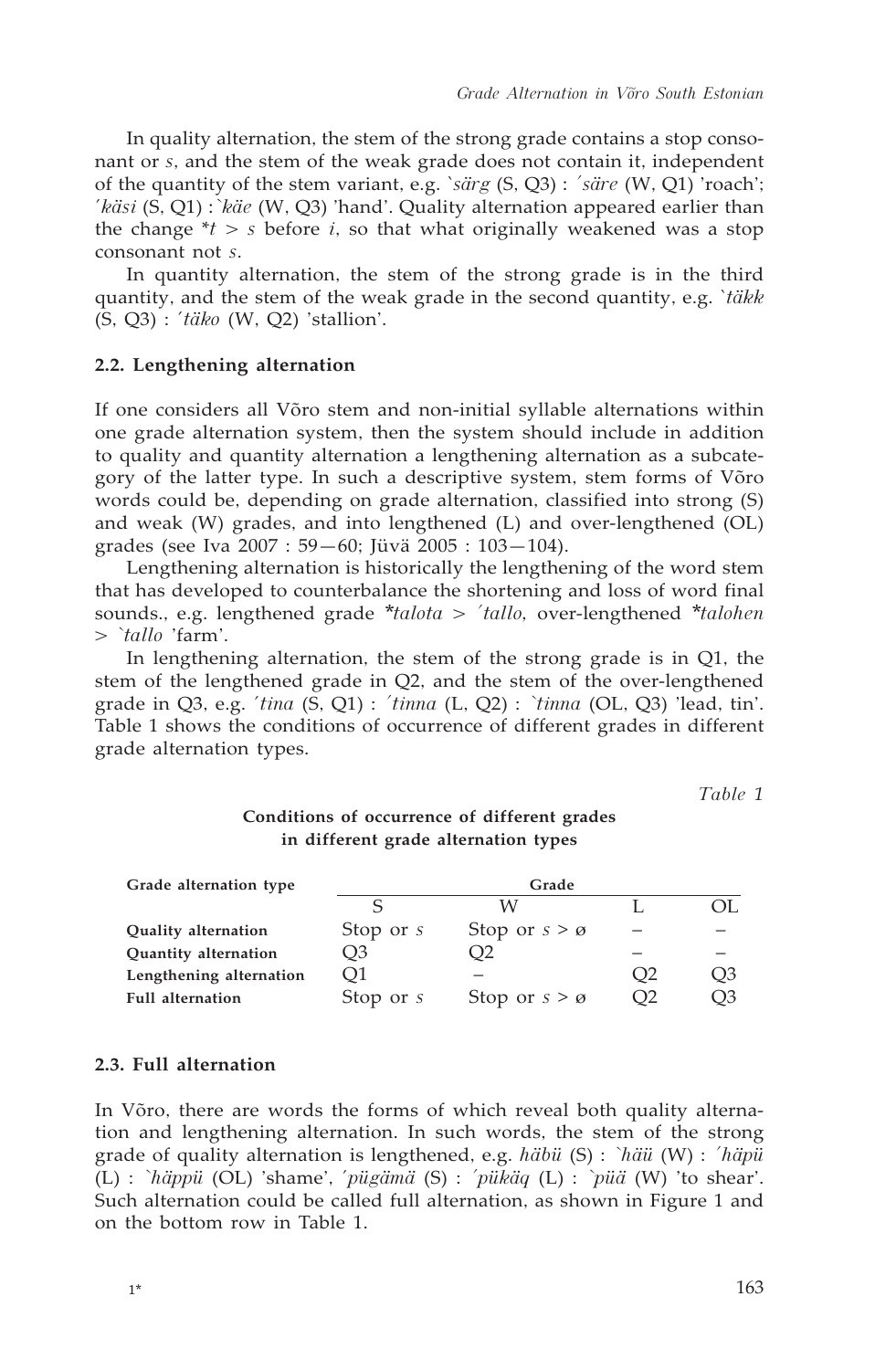| S W L OL<br>'häbü `häü 'häpü `häppü | W<br>$\sim$ $\sim$<br>'pügämä 'pükäq `püä |
|-------------------------------------|-------------------------------------------|
| OALT<br>LALT                        | OALT<br>LALT                              |
| <b>FALT</b>                         | <b>FALT</b>                               |

*Figure 1.* **Full alternation in words** *häbü* **'shame',** *pügämä* **'to shear'. Abbreviations: S — strong grade, W — weak grade, L — lengthened grade, OL — overlengthened grade, QALT — quality alternation, LALT — lengthening alternation, FALT — full alternation.**

#### **2.4. Grade alternation in non-initial syllables**

Grade alternation normally occurs on the boundary of the first and second syllable, which is exemplified by all of the above examples. Additionally, Võro has grade alternation in suffixes of non-initial secondary-stressed and unstressed syllables as well as in stem-final consonants.

#### **2.4.1. Grade alternation after an unstressed syllable**

Suffixal alternation or the grade alternation of unstressed non-initial syllables includes trisyllabic forms of nouns in genitive case (from the beginning of word or primary-stressed syllable), which are mainly in Q1 or Q2, and where there is a short consonant on the boundary of the second and third syllable, but a geminate in the partitive case (and the rest of the following cases). The stem of some of such words has been shortened in the nominative case after the loss of the final vowel, e.g.

*´unik* (S) : *´unigu* (W) : ´*unikut* (S) 'heap, pile'; *´sineÉp* (S) : *´sinebi* (W) : ´*sinepit* (S) 'mustard'; *´raamat* (S) : *´raamadu* (W) : ´*raamatut* (S) 'book'; *´aabits* (S) : *´aabidsa* (W) : ´*aabitsat* (S) 'A-B-C book';

and not shortened in some other cases, e.g.

´*meeledü* (W) : ´*meeledü* (W) : ´*meeletüt* (S) 'thoughtless; desperate; frantic'; ´*füüsiga* (W) : ´*füüsiga* (W) : ´*füüsikat* (S) 'physics'; *a´meeriga* (W) : *a´meeriga* (W) : *a´meerikat* (S) 'America';

occasionally also in genitive case in disyllabic words of Q3, e.g.

*`võet* (S) : *`võedu* (W) : *`võetut* (S) 'taken';

## **2.4.2. Grade alternation in secondary-stressed feet**

Grade alternation of secondary-stressed syllables in nouns includes trisyllabic forms in Q3, and tetrasyllabic forms where the secondary-stressed syllable is in different cases in different quantities, e.g.

*´kana`rik* (S) : ´*kana´rigu* (W) : ´*kana`rikku* (S) 'heather'; `*aas`tak* (S) : `*aas´taga* (W) : `*aas`takka* (S) 'year'; `*kar`ma*(*n*)*ń* (S) : `*kar´mani* (N) : `*kar`manni* (S) 'pocket'; *´ehi`tüisi* (S) : ´*ehi´tüisile* (W), ´*ehi`tüste* (S) : ´*ehi´tüstele* (W) 'building';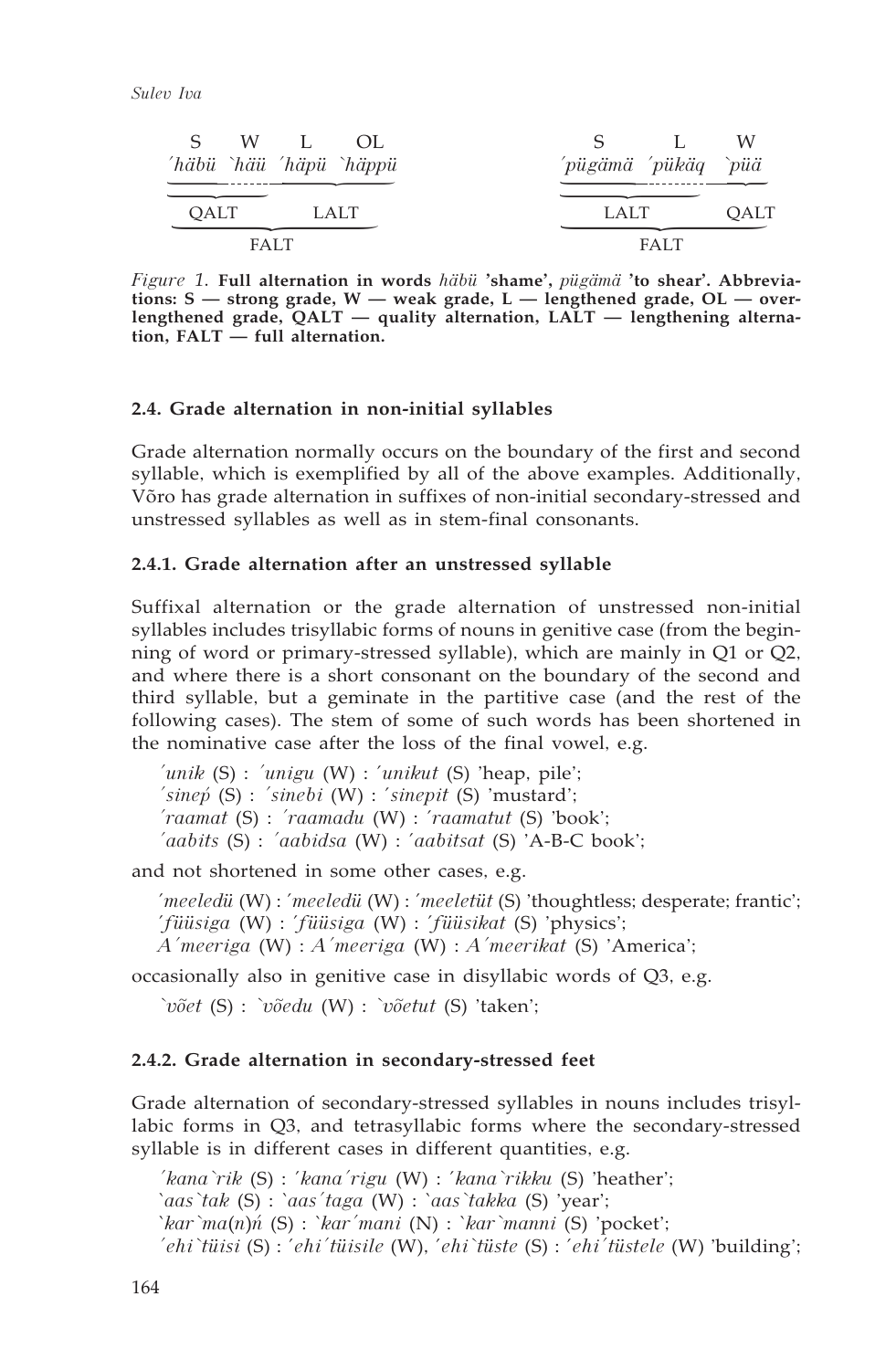´*võro`kõisi* (S) : ´*võro´kõisilõ* (W), ´*võro`kõistõ* (S) : ´*võro´kõistõlõ* (W) 'inhabitant of Võrumaa';

´*alo`maidsi* (S) : ´*alo´maidsilõ* (W), ´*alo`mastõ* (S) : ´*alo´mastõlõ* (W) 'lower'. (C.f. grade alternation types 14—18, Tables 2 and 4).

In verbs, the grade alternation of secondary-stressed syllables occurs in word forms with a tri- and tetrasyllabic stem in Q1 or Q2, or a disyllabic stem in Q3, e.g.

´*kergü´tämä* (S) : ´*kergüdä* (W) 'to lift'; *`kao´tama* (S) : *`kaoda* (W) 'to lose'; ´*erä´tümä* (S) : ´*erädü* (W) 'to stray'; ´*kahmõ´tuma* (S) : ´*kahmõdu* (W) 'to startle';

*´mani´tsõma* (S) : ´*manidsõ* (W) 'to mention'; ´*rapa`hutma* (S) : ´*rapa´huda* (W) 'to shake'.

(See also grade alternation types 15—16, Tables 3 and 5).

As there are two grades in the grade alternation of non-initial syllables, it is best to view it as an alternation of strong and weak grades, which most resembles quantity alternation. A complete correspondence with quantity alternation can be found in the *ehitüs-* and *võrokõnõ*-type alternation, because in these types, like in quantity alternation, the strong grade is in Q3 and the weak grade in Q2: ´*ehi`tüisi* (S, Q3) : ´*ehi´tüisile* (W, Q2) 'building'. Other word types with non-initial syllable alternation do not coincide with quantity alternation, because there is no alternation of Q2 and Q3, but instead a long (word-finally phonetically half-long) consonant comparable to Q3 and a short consonant comparable to Q1: ´*hõrak* (S, ≈ Q3) : ´*hõraga* (W, ≈ Q1) : ´*hõrakat* (S, ≈ Q3) 'red currant'. In the ´*kana`rik*type, there is partially a direct alternation of Q1 and Q3: ´*kana`rik* (S, ≈ Q3) : ´*kana´rigu* (W, Q1) : ´*kana`rikku* (S, Q3) 'heather'.

A comparison of Võro, Estonian and Finnish grade alternation in noninitial syllables reveals that such alternation is very rare in Estonian. It only occurs in words with the suffix *ik*, where Q2 and Q3 (short and long geminate) alternate, e.g. ´*korra`lik* : ´*korra´liku* : ´*korra`likku* 'decent'. Such alternation is much more common in Võro and Finnish; in both languages it occurs both after an unstressed and secondary-stressed syllable.

Grade alternation after an unstressed syllable (*raamat*(*tu*) 'book')

est '*raamat* (t) : '*raamatu* (*tt*) : '*raamatut* (*tt*) : '*raamatule* (*tt*)

võr '*raamat* (t) : '*raamadu* (D) : '*raamatut* (tt) : '*raamatulõ* (tt)

fin `*raamattu* (*tt*) : `*raamatun* (*t*) : `*raamattua* (*tt*) : `*raamatulle* (*t*)

Grade alternation after a secondary-stressed syllable (*kadastik*, *katajikko* 'juniper copse')

est *'kadas'tik* ( $\hat{k}$ ) : *'kadas'tiku* ( $\hat{k}$ k) : *'kadas'tikku* ( $\hat{k}$ k) : *'kadas'tikule* ( $\hat{k}$ k) võr ´*kadas`tik* () : ´*kadas´tigu* (*g*) : ´*kadas`tikku* (*k*) : ´*kadas´tigulõ* (*g*) fin ´*kata`jikko* (*kk*) : ´*kata´jikon* (*k*) : ´*kata`jikkoa* (*kk*) : ´*kata´jikolle* (*k*)

As can be seen from these examples, grade alternation in Võro secondarystressed syllables corresponds quite closely to that of Finnish after a secondary-stressed syllable. After an unstressed syllable the correspondence is only partial. Both in Võro and Finnish, such word types have a weak grade in genitive, but the difference is that in Finnish, all cases (except essive) starting from inessive are in the weak grade (such as genitive),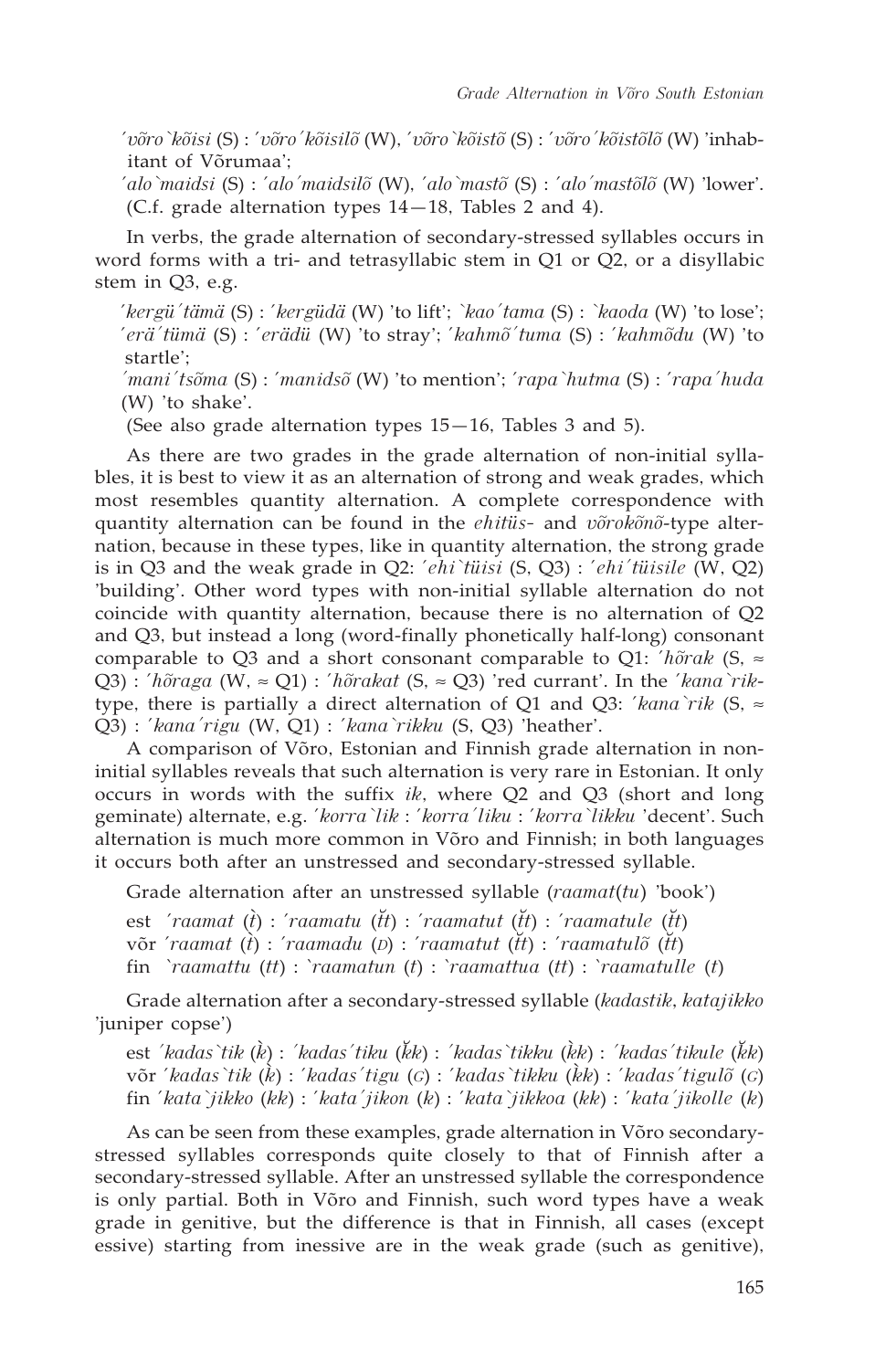whereas in Võro they are in the strong grade (such as partitive). Only comitative, which has developed later than other cases from genitive and the \**kansak*-particle 'with', can be in the weak grade in Võro similar to genitive (´*raamadu* : ´*raama´dugaq* 'book'). Hella Keem (1997 : 32), in her noun paradigms has, however, also considered comitative to be in the strong grade (´*raamadu* : ´*raama´tugaq*). It has to be mentioned that the grade alternation system of non-initial syllables in the Võro literary language presented here is based on eastern and southern dialects of Võro (above all Vastseliina dialect), which was also the basis for Hella Keem's overview.

The occurrence in various grammatical forms of the different grades of grade alternation in primary-stressed as well non-initial syllables can be examined using grade alternation types (see Tables 2—5).

## **3. The division of Võro words into those with two, three and four grades**

One word can have two, three or four grades. Thus accordingly, words with grade alternation can be divided into those with two, three, and four grades.

Words with two grades have (in quantity and quality alternation) only a strong and weak grade, e.g.

*`tükk* (S) : *´tükü* (W) 'piece', *`kand* (S) : *´kanno* (W) 'stump', *`argnõma* (S) : *´arõdaq* (W) 'to fork',

or (in lengthening alternation) only a strong and lengthened, or strong and over-lengthened grade, e.g.

```
´valama (S) : ´vallaq (L) 'to pour',
´kipõn (L) : ´kibõna (S) 'spark',
´imeq (S) : `imme (OL) 'wonder'.
```
Words with three grades have (in full alternation) a strong, lengthened and weak grade, e.g.

*´pügämä* (S) : *´pükäq* (L) : *`püä* (W) 'to shear',

or (in lengthening alternation) a strong, lengthened and over-lengthened grade, e.g.

*´talo* (S) : *´tallo* (L) : *`tallo* (OL) 'farm', *´elämä* (S) : *´elläq* (L) : *`elli* (OL) 'to live'.

Words with four grades have a strong and weak, and lengthened and over-lengthened grade, e.g.

*´häbü* (S) : *`häü* (W) : *´häpü* (L) : *`häppü* (OL) 'shame', *´laÉga* (S) : *´laja* (W) : *´lakÍ a* (L) : *`lakkÍ a* (OL) 'broad; wide'.

Only words with full alternation have four grades.

#### **4. Morphophonology of Võro grade alternation**

According to certain phonological modifications grade alternation can be classified on the basis of its direction (strengthening/weakening), and type (quantity, length and quality alternation) (Erelt, Kasik, Metslang, Rajandi, Ross, Saari, Tael, Vare 1995 : 144—145; Erelt, Erelt, Ross 1997 : 173—174). Within quantity alternation, it is possible to distinguish an alternation of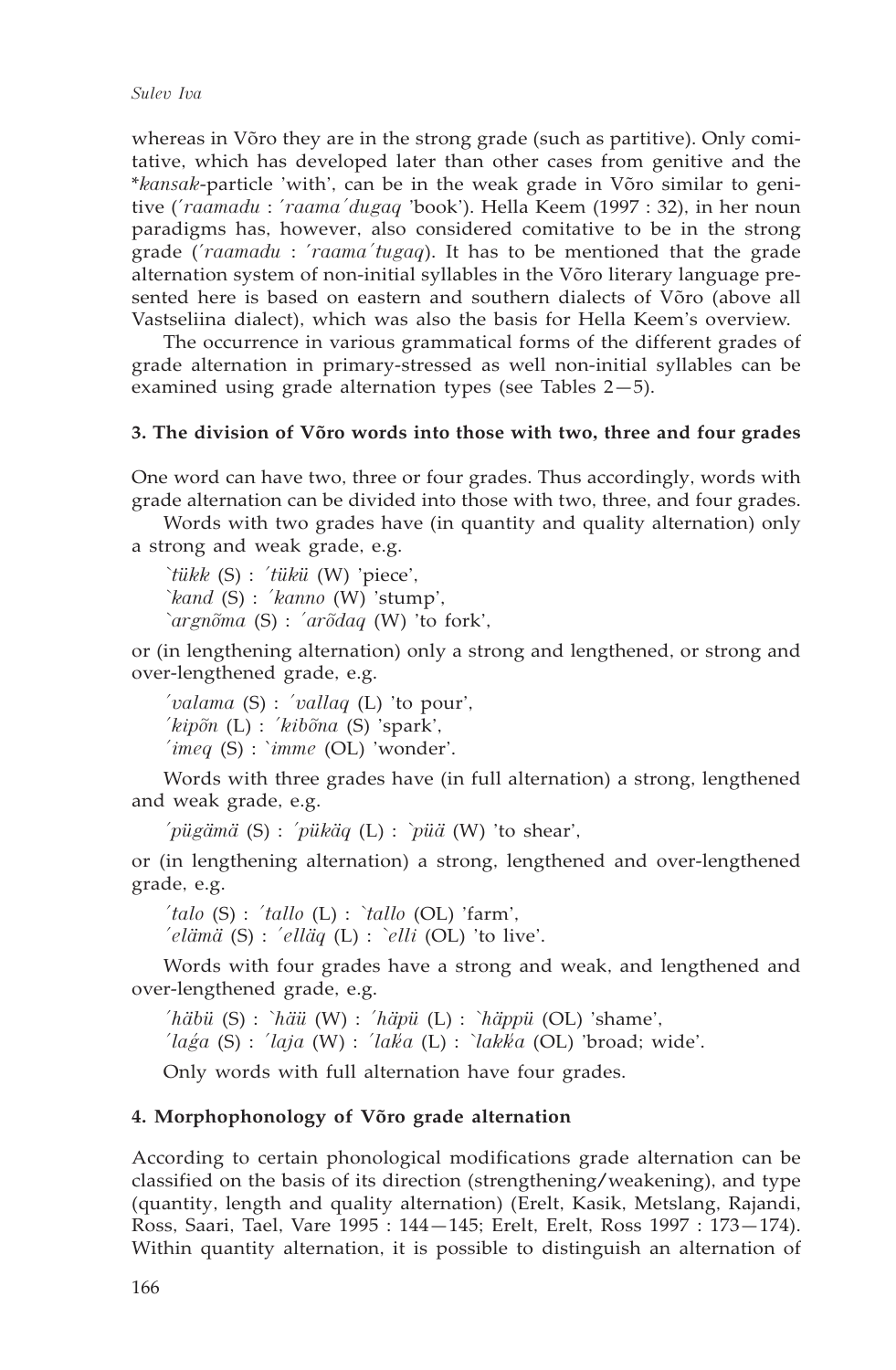quantity where only the quantity of the word changes (e.g. `*laiv* : ´*laiva* 'ship', `*kuudÍ* : ´*koodi* 'code'), and an alternation of length, where additionally the phonological length of a stop, affricate, or sibilant changes (e.g. ´*saaba*s : *`saapa* 'boot', `*kuutÍ* : ´*koodi* 'flail'). As was mentioned in the beginning of the article, it has to be kept in mind that strengthening (or reverse) alternation is in fact a weakening change.

# **4.1. Quantity alternation**

In the strengthening quantity alternation of Võro, Q1 and Q3, or Q1, Q2 and Q3 can alternate in addition the usual alternation of Q2 and Q3.

Weakening quantity alternation:

Q3 > Q2 (e.g. *`kapp*<sup>'</sup> : '*kapi* 'cupboard', *`parv*<sup>'</sup> : '*parv*<sup>"</sup> 'flight, flock', *`laul* : ´*laulu* 'song')

Strengthening quantity alternation:

Q2> Q3 (e.g. ´*kalmõq* : *`kalmõ* 'graveyard', *´lainõq* :*`lainõ* 'wave')  $Q1 > Q3$  (e.g. '*imeq* : `*imme* 'wonder', '*laga* : `*lakka* 'broad, wide') Q1 > Q2 > Q3 (nt ´*kala* : ´*kalla* : *`kalla* 'fish')

## **4.2. Length alternation**

Length alternation can take place in a stem when a stop or sibilant is preceded by a long vocalic interval or a voiced consonant, or when followed by a voiced consonant (Erelt, Kasik, Metslang, Rajandi, Ross, Saari, Tael, Vare 1995 : 144—145), e.g. `*luutma* : ´*looda* 'to hope', `*palkÍ* : ´*palgi* 'timber', *`kõplama* : ´*kõbladaq* 'to hoe', ´*liblõq* : *`liplõ* 'leaflet'. A special feature of the Võro length alternation as compared to that of Estonian is that in addition to a stop and sibilant it also involves an affricate (e.g. `*partś* : *´pardsi* 'duck', *`tsirtsama* : ´*tsirdsadaq* 'to splash', *`häitsemä* : ´*häidsedäq '*to bloom').

Weakening length alternation:

(Q3) *k, p, t, ts, ss* > (Q2) *g, b, d, ds, s* (e.g. *piip* : *piibu* 'pipe', *kõrtś* : *kõrdsi* 'tavern, pub')

Strengthening length alternation:

(Q2) *g, b, d, ds, s* > (Q3) *k, p, t, ts, s* (e.g. *lõigõq* : *`lõikõ* 'cut; paragrph', *häidseq* : *`häitse* 'flower, blossom, bloom')

## **4.3. Quality alternation**

The sub-types of weakening quality alternation are assimilation, substitution and loss. In case of assimilation a combination of a voiced consonant and a stop (or a sibilant derived from it) in the strong grade alternates with a voiced geminate in the weak grade. In substitution, a single stop in the strong grade alternates with *v* in the weak grade, and the sequences *ub, ud, ug* and *uś* (< \**ut*) in the strong grade words containing a long vowel or a diphthong in the first syllable alternate with a short geminate in the weak grade. In case of loss, a stop (or a sibilant derived from it) in the strong grade has been lost in the weak grade.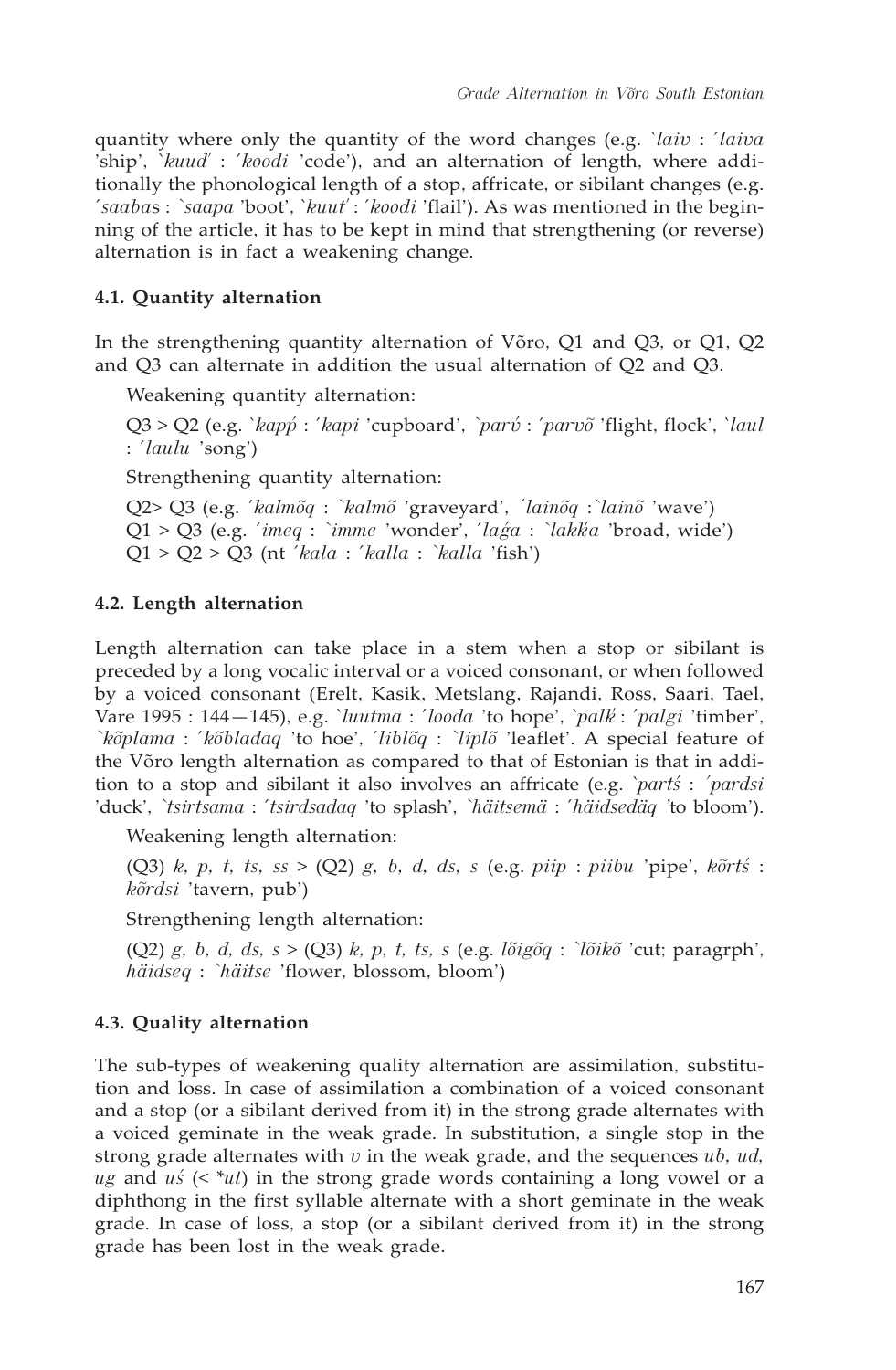*Sulev Iva*

Assimilation:

| (Q3) $ld > (Q2)$ $ll$         | <i>exald : kulla 'gold'</i>                       |
|-------------------------------|---------------------------------------------------|
|                               | (Q3) $mb > (Q2)$ mm `tõmbama : tõmmadaq 'to draw' |
| (Q3) $rd > (Q2) rr$           | <i>`kõrd : kõrra 'order, time, floor'</i>         |
| (Q3) $r\acute{s} >$ (Q2) $rr$ | $\delta$ rs : 'kõrrõ'stalk'                       |
| (Q3) $nd > (Q2)$ nn           | <i>pind</i> : <i>pinnu</i> 'sliver'               |
| (Q3) $nd > (Q2) n$            | $pi$ iiindmä : 'püünä (*'püünnä) 'to catch'       |

Substitution:

| b > v               | $t\tilde{o}bi : t\tilde{o}v\tilde{o}$ 'disease'                       |
|---------------------|-----------------------------------------------------------------------|
| b > vv              | `kuub : kuvvõ 'coat'                                                  |
| d > vv              | <i>laud : lavva 'board</i> ; table'                                   |
| g > vv              | $l\tilde{o}ug$ : $l\tilde{o}vva$ 'chin'                               |
| $\acute{s}$ > $vv$  | kuuś: kuvvõ 'six'                                                     |
| Loss:               |                                                                       |
| $d/t > \varnothing$ | <i>pada</i> : <i>paa</i> 'kettle', <i>paht</i> : <i>paha</i> 'pigsty' |
| $g/k > \varnothing$ | $saag$ : sae 'saw', $lohk$ : $loho$ 'pit'                             |
| $s > \varnothing$   | käsi : käe 'hand'                                                     |
|                     |                                                                       |

The subtypes of strengthening quality alternation are dissimilation, substitution and addition. In case of dissimilation a voiced geminate in the weak grade alternates with a combination of a voiced consonant and a stop in the strong grade. In substitution, a weak grade *v* alternates with a strong grade *b*, or a *v*-geminate with *ud*. In case of addition, a stop has been lost in the weak grade but is present in the strong grade.

The terms strengthening, dissimilation, substitution and addition are purely conventional and follow from the order of presentation of the forms, because in reality they are all cases of weakening.

Dissimilation:

(Q2) *nn* > (Q3) *nd tunnõq* : *`tundõ* 'feeling, sense' (Q2) *rr* > (Q3) *rd purrõq* : *`purdõ* 'footbridge' (Q2) *ll* > (Q3) *ld kollõq* : *`koldõ* 'hearth' (Q2) *mm* > (Q3) *mb kommõq* : *`kombõ* 'custom' Substitution: (Q2) *v* > (Q3) *b saivas* : *`saiba* 'pole' (Q2) *vv* > (Q3) *d kuvvas* : *`kuuda* 'axe handle' Addition: ø > *g/k ojadaq* : *`oiga* 'to moan', *ohadaq* : `*ohka* 'to sigh'

ø > *d/t tahas* : *`tahta* 'dough'

# **5. Types of grade alternation**

In Võro, grade alternation together with grammatical endings has an important role in distinguishing grammatical forms. The following grade alternation types reflect the order of occurrence of different grades in the changing paradigm of nouns and verbs. In the case of both nouns and verbs, first the types are presented using abbreviations of different grades (Tables 2 and 3) followed by the examples presented as a changing para-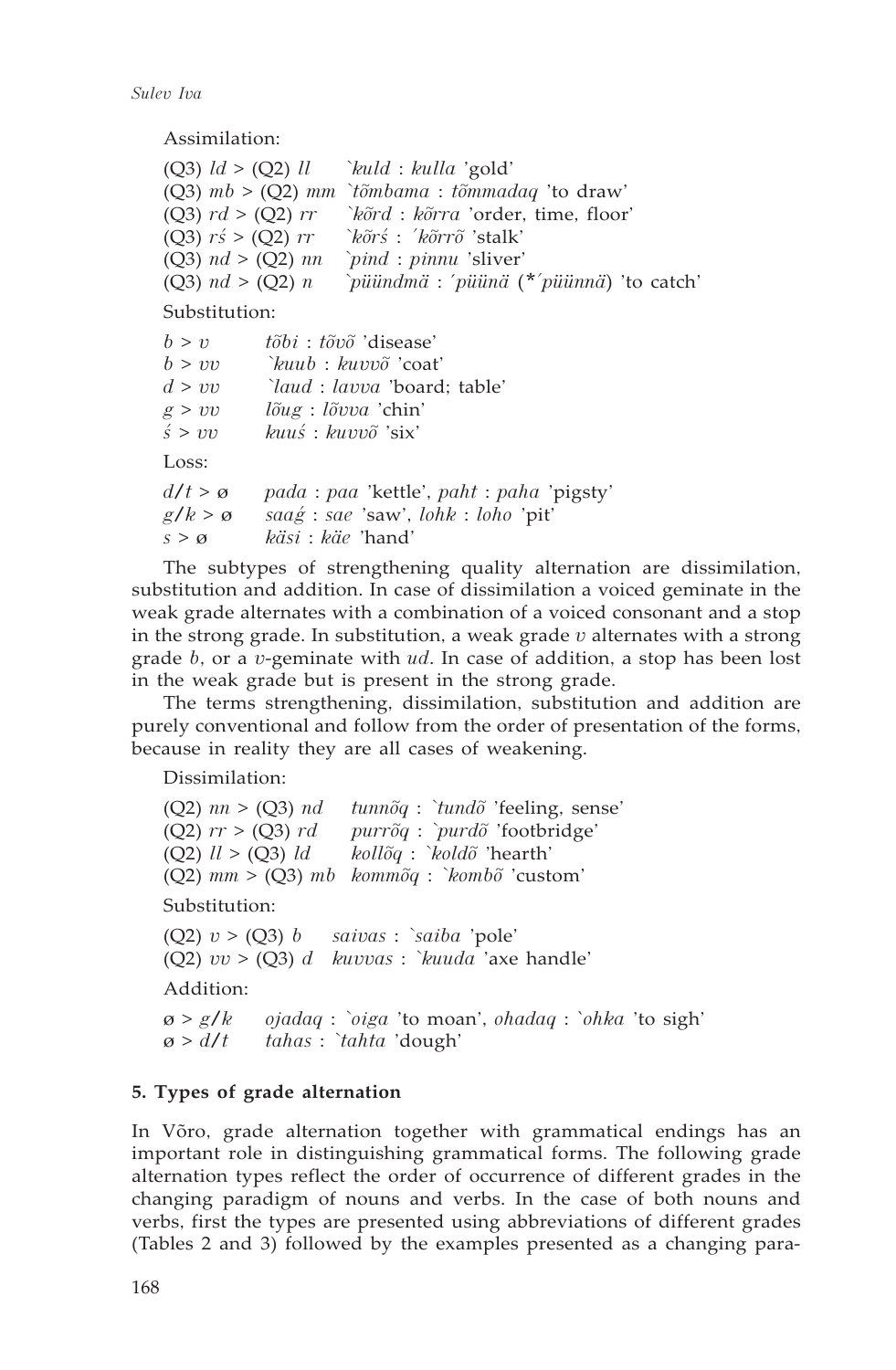digm of type words (Tables 4 and 5). The paradigm of examples includes forms which cannot be derived on the basis of other forms or which themselves are the basis for other forms. The abbreviations used for the grades in the tables are the following: strong grade (S), weak grade (W), lengthened grade (L), and over-lengthened grade (OL).

*Table 2*

| No.             | SgN            | SgG                      | SgP                    | SgIll                   | PIG             | PIP                     | PIIII                  | <b>PlAll</b>            |
|-----------------|----------------|--------------------------|------------------------|-------------------------|-----------------|-------------------------|------------------------|-------------------------|
| $\overline{1}$  |                | —                        |                        |                         |                 |                         |                        |                         |
| $\overline{2}$  | S              | S                        | S                      | S                       | W               | S                       | S                      | $\overline{S}$          |
| 3               | $\overline{S}$ | $\overline{S}$           | $\overline{S}$         | $\overline{S}$          | W               | $\overline{\mathsf{S}}$ | $\overline{S}$         | W                       |
| 4               | S              | W                        | S                      | S                       | S               | S                       | S                      | W                       |
| 5               | $\overline{S}$ | W                        | $\overline{S}$         | $\overline{S}$          | S/W             | $\overline{S}$          | S                      | $\overline{\text{W/W}}$ |
| 6               | S              | W                        | L                      | $\overline{\text{OL}}$  | L               | L                       | OL                     | $W \sim L$              |
| 7               | S              | W                        | $\overline{\text{OL}}$ | $\overline{\text{OL}}$  | L/L             | L                       | OL                     | $S \sim L/L$            |
| 8               | S              | S                        | OL                     | OL                      | L/L             | L                       | OL                     | $S \sim L/L$            |
| 9               | S              | $\overline{S}$           | $\overline{\text{OL}}$ | OL                      | OL              | $\overline{\text{OL}}$  | OL                     | S                       |
| 10              | $\overline{S}$ | $\overline{S}$           | L                      | OL                      | L               | L                       | $\overline{\text{OL}}$ | $S \sim L$              |
| 11              | L              | L                        | L                      | $\overline{\text{OL}}$  | $\overline{OL}$ | $\overline{\text{OL}}$  | $\overline{\text{OL}}$ | $\overline{\text{OL}}$  |
| 12              | L              | $\overline{S}$           | S                      | S                       | $\overline{S}$  | $\overline{S}$          | $\overline{S}$         | $\overline{S}$          |
| 13              | W              | $\overline{S}$           | W                      | $\overline{S}$          | S/W             | $\overline{S}$          | S/W                    | S/W                     |
| 14              | S              | W                        | S                      | S                       | S               | S                       | S                      | S                       |
| $\overline{15}$ | $\overline{S}$ | W                        | S                      | $\overline{\mathsf{S}}$ | $\overline{S}$  | $\overline{S}$          | $\overline{S}$         | W                       |
| 16              | W              | W                        | $\overline{S}$         | $\overline{\mathsf{S}}$ | $\overline{S}$  | $\overline{\mathsf{S}}$ | $\overline{S}$         | $\overline{S}$          |
| 17              |                | W                        |                        | S                       | S               | S                       | $\overline{S}$         | $\overline{S}$          |
| 18              |                | $\overline{\phantom{0}}$ |                        | $\overline{S}$          | S/W             | $\overline{S}$          | $\overline{S}$         | $\overline{\text{W}}$   |

#### **Grade alternation types of noun**

*Table 3*

## **Grade alternation types of verbs**

| No.             | Sup            | Inf                     |                         | PtsPt          | <b>IndPr</b>   | <b>IndPr</b>                                     | IndIpf                 | IndIpf                                  |
|-----------------|----------------|-------------------------|-------------------------|----------------|----------------|--------------------------------------------------|------------------------|-----------------------------------------|
|                 |                |                         | Akt                     | Pas            | Sg1            | Sg <sub>3</sub><br>$(maq'T)$ $(t\ddot{a}'s/he')$ | Sg1<br>(maq 'I')       | Sg <sub>3</sub><br>$(t\ddot{a}$ 's/he') |
| 1               | -              |                         | -                       | —              | -              |                                                  | -                      |                                         |
| $\overline{2}$  | S              | W                       | W                       | S              | S              | S/W                                              | S                      | S                                       |
| 3               | S              | W                       | S                       | S              | S              | S                                                | S                      | S                                       |
| 4               | $\overline{S}$ | S                       | $\overline{S}$          | W              | W              | $\overline{S}$                                   | $\overline{W/S}$       | $\overline{S/S}$                        |
| 5               | $\overline{S}$ | $\overline{\mathsf{S}}$ | $\overline{\mathsf{S}}$ | $\overline{S}$ | W              | $\overline{S}$                                   | W                      | S                                       |
| 6               | S              | S                       | S                       | W              | W              | W                                                | S                      | S                                       |
| 7               | S              | W                       | W                       | W              | S              | S                                                | S                      | W                                       |
| 8               | S              | L                       | S                       | W              | W              | S                                                | W                      | S                                       |
| 9               | S              | L                       | L                       | OL             | W              | S                                                | W                      | OL/S                                    |
| 10              | $\overline{S}$ | L                       | $\overline{S}$          | S              | S              | $\overline{S}$                                   | $\overline{S}$         | S                                       |
| 11              | S              | L                       | S                       | S              | S              | S                                                | L                      | OL                                      |
| 12              | $\overline{S}$ | Ĺ                       | $\overline{S}$          | $\overline{S}$ | $\overline{S}$ | $\overline{S}$                                   | OL                     | OL                                      |
| $\overline{13}$ | $\overline{S}$ | Ē                       | $\overline{\mathsf{S}}$ | $\overline{S}$ | L              | L                                                | S                      | $\overline{S}$                          |
| 14              | S              | L                       | L                       | OL             | S              | S                                                | $\overline{\text{OL}}$ | OL                                      |
| $\overline{15}$ | $\overline{S}$ | S                       | S                       | S              | W              | S                                                | W                      | S                                       |
| 16              | S              | S                       | S                       | W              | W              | $\overline{S}$                                   | W                      | S                                       |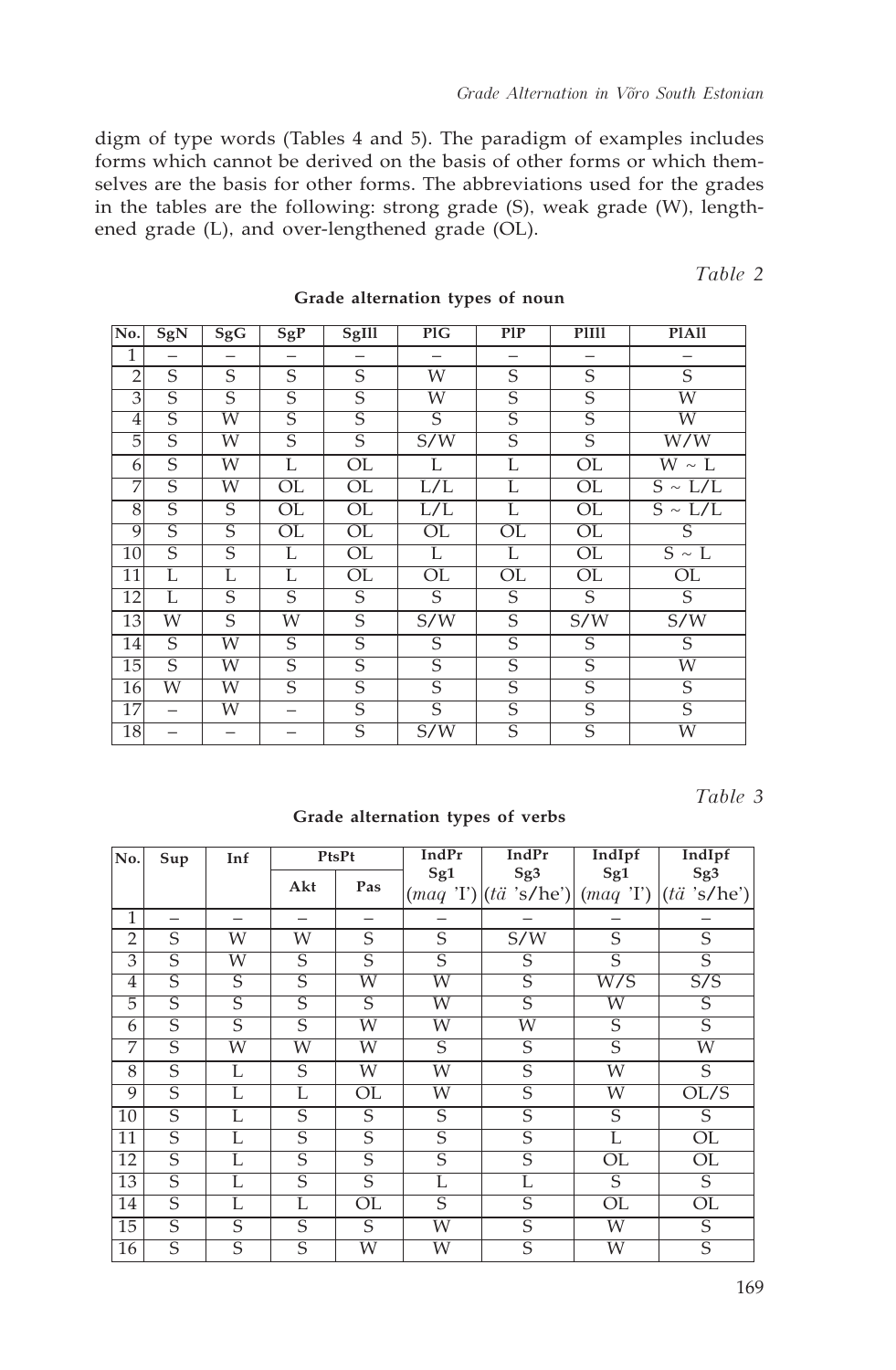| <b>PIAII</b>          | <i>chpajilõ</i> | <i>Yaele</i>  | 'töile        | silmile             | täüsile / täütele    | $h\ddot{a}ele \sim 'h\ddot{a}pele$ | 'käsile $\sim$ 'kässile / 'kätele | $\mu$ iadsile $\sim$ 'hutsile / 'hustele' | <i>varolo</i>                     | $pimele \sim pimele$ | makkilö                    | $^{\prime}$ eläjile             |                                                | $'h\tilde{o}$ raki $b\tilde{o}$ | 'kanarigõlõ                        | perä' tüile                     | alotsilõ                | <i>ine miisile</i>                                             |
|-----------------------|-----------------|---------------|---------------|---------------------|----------------------|------------------------------------|-----------------------------------|-------------------------------------------|-----------------------------------|----------------------|----------------------------|---------------------------------|------------------------------------------------|---------------------------------|------------------------------------|---------------------------------|-------------------------|----------------------------------------------------------------|
| PIIII                 | oppajihe        | <i>täihte</i> | Yöihte        | slimi(he)           | $t\dddot{a}i$ si(he) | häppe(he)                          | kässi(he)                         | hütsi(he)                                 | $\overrightarrow{vari\delta}(he)$ | $p$ inne $(he)$      | make the                   | eläjihe                         | <i>lättihe / lätetehe</i>   lättile / lätetele | 'hõrakihe                       | 'kana`rikkõ  'kana`rikkõ(he)       | perä tüühe                      | alotsihe                | $ine$ miisi $(he)$                                             |
| PIP                   | $opp$ iji       | täie          | pigl          | silmi               | <i>täüsi</i>         | 'häpe                              | 'kässi                            | 'hütsi                                    | <i>octoa</i>                      | $\emph{prime}$       | makkit                     | $'$ eläjit                      | `lättit                                        | 'hõrakit                        |                                    | perä tüid                       | alotsit                 |                                                                |
| PIG                   | oppajidõ        | täie          | $t\ddot{o}ie$ | $\sum$              | täüsi / 'täüte       | $h\ddot{a}pe$                      | 'kässi / 'käte                    | 'hütsi / 'hüste                           | $varj{\tilde{o}}$                 | pime                 | makkidõ                    | $'e {\it l}\ddot{a} j{\it i}de$ | 'lättide / 'lätete                             | hõrakidõ                        |                                    | perä'tüide                      | alotsidõ                | $\langle$ ine $m i s i$ / ine $m$ iste $\langle$ ine $m i s i$ |
| $\frac{1}{115}$       | opposite        | `täihte       | `tüühü        | $\sinh z$           | <i>räüde</i>         | $\lceil$ 'häppii                   | ``kätte"                          | $ '$ hüste                                | octoro                            | pinni                | make the                   | $^{\prime}$ eläjähe             | `lättehe                                       | $'h\tilde{o}rakehe$             | 'kana`rikku 'kana`rikkõ            | per a i                         | alotsõhe                | $^{\prime}ine$ $^{\prime}miste$                                |
| SgP                   | $opp\acute{o}$  | pinl          | <i>fiiid</i>  | silmä               | $t\ddot{a}\ddot{u}t$ | $h$ äpii                           | $k\ddot{a}tt$                     | hüst                                      | parjo                             | pimi                 | $'mab\tilde{o}t$           | $'$ eläjät                      | Titlet                                         | $\not\quad \textit{h\"ord} at$  | 'kanarik   'kanarigu   'kana`rikku | $\gamma$                        | $\emph{adso}$           | <i>inemist</i>                                                 |
| SgG                   | oppaja          | tii           | `tüü          | $'silm\ddot{a}$     | $\lceil$ tävve       | $i^h$ häü                          | $k\ddot{a}e$                      | 'hiidse                                   | $\bar{a}$                         | <i>pini</i>          | $^{^{\prime}}mab\tilde{o}$ | $\epsilon$ läjä                 | $\it{little}$                                  | $[ \, h \tilde{o}raga$          |                                    |                                 | $\tilde{a}lod\tilde{o}$ |                                                                |
| SgN                   | oppaja          | iii           | <i>tüü</i>    | $4 \sim \text{sim}$ | <i>räüs</i>          | $6$ $'$ $h$ ä $b$ ü                | $7 k$ äsi                         | 8 hüdsi                                   | $9^{\circ}$ vari                  | $10^{2}$             | $11\, \,mak\tilde{o}$      | $ '$ elläi                      | $\sqrt{7}$                                     | $\overline{14}$  'hõrak         |                                    | $16^{'}$ perädii $^{'}$ perädii | $17  'alon\tilde{o}$    | $\frac{18}{\pi}$ inemine $\frac{1}{\pi}$ inemise               |
| $\overline{\text{e}}$ |                 |               |               |                     |                      |                                    |                                   |                                           |                                   |                      |                            | $\overline{2}$                  | $\overline{13}$                                |                                 | $\overline{15}$                    |                                 |                         |                                                                |

Examples of grade alternation types of nouns **Examples of grade alternation types of nouns**

*Table 3 4*

*Sulev Iva*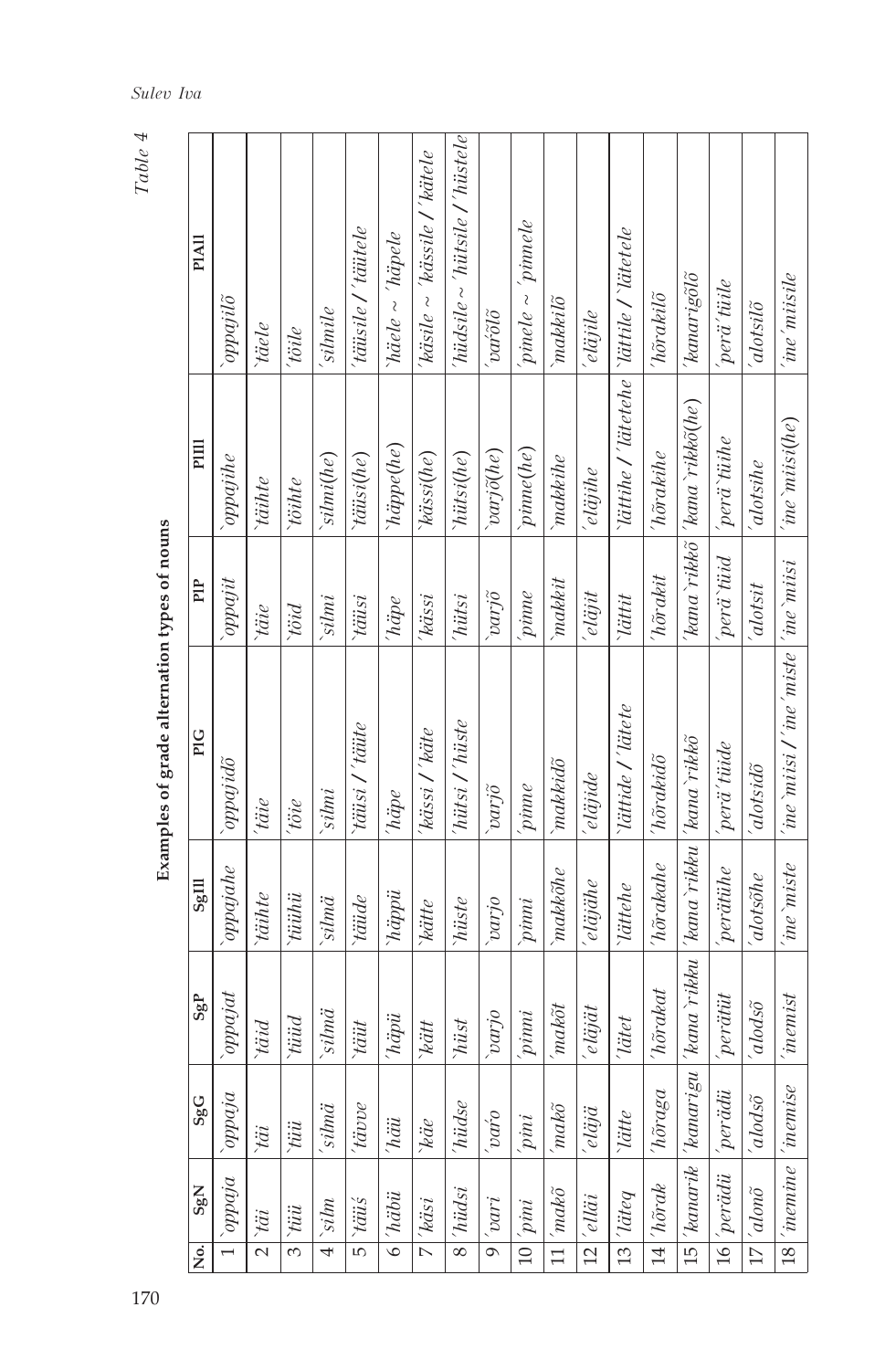| ١      |
|--------|
| ŋ<br>O |
|        |
| č.     |
|        |

| 5<br>Ì<br> <br> <br>    |
|-------------------------|
| ֧֛֓֜<br>l               |
| í<br>Ì<br>)             |
| ì<br>$\frac{1}{2}$<br>Ì |

| ģ.                      | Sup                                              | Int                                                                         | PtsPt                                               |                     | $Ind\mathrm{Pr}$<br>Sg1     | IndPr<br>Sg3            | IndIpf<br>Sg1                         | IndIpf<br>Sg3        |
|-------------------------|--------------------------------------------------|-----------------------------------------------------------------------------|-----------------------------------------------------|---------------------|-----------------------------|-------------------------|---------------------------------------|----------------------|
|                         |                                                  |                                                                             | Akt                                                 | Pas                 | $\left(mod\;!\Gamma\right)$ | $(t\ddot{a}$ 's/he')    | $\left(mod\;{}^{\prime}\Gamma\right)$ | $(t\ddot{a}$ 's/he') |
| $\overline{ }$          | $k\tilde{o}n\tilde{o}l\tilde{o}ma$               | kõnõldaq                                                                    | kõnõlnuq'                                           | 'kõnõld             | <i>kõnõlõ</i>               | kõnõlõs                 | 'kõnõli                               | 'kõnõl'              |
| $\overline{\mathbf{c}}$ | $\sum$                                           | $^{\prime} sin via$                                                         | söönüq                                              | süüd                | süü                         | $\sin i / \sin e$       | $\frac{1}{2}$                         | $\overline{sei}$     |
| $\omega$                | paoma                                            | [0.000]                                                                     | bnuova <sub>.</sub>                                 | <i>fova</i>         | ova                         | <i>vaos</i>             | oipa                                  | $rac{1}{\sqrt{2}}$   |
| $\overline{4}$          | püüdmä                                           | piiiidäq                                                                    | $p$ iiidnii $q$                                     | <i>piivvet</i>      | $'piiv\ddot{a}$             | piiid                   | piivvi / piiidse                      | piiie / piiidse      |
| $\overline{5}$          | $\gamma_{askma}$                                 | Yaskõq                                                                      | $\gamma_{\alpha shnug}$                             | $\sqrt{last}$       | $^{7}$                      | <i>lask</i>             | $\frac{1}{\sqrt{2}}$                  | $\delta$             |
| $\overline{\circ}$      | $\mid \check{\mathit{lipma}}$                    | boddg,                                                                      | buudg.                                              | <i>Tõpõt</i>        | <i>lõpõ</i>                 | <i>Tõpõs</i>            | $i$ õppi                              | $\mid$ lõppi         |
| $\overline{\wedge}$     | $\delta$ omama                                   | sõimadaq                                                                    | sõimanuq                                            | sõinat              | pungs                       | sõimas                  | $s\tilde{o}imsi$                      | 'sõima's             |
| $\overline{\infty}$     | pügänä                                           | $pii\hspace{-0.1cm}k\hspace{-0.1cm}i\hspace{-0.1cm}\bar{a}\hspace{-0.1cm}q$ | pügänüq                                             | pöet                | piiä                        | pügä                    | pi                                    | pügi                 |
| $\overline{\circ}$      | $'tegemi$                                        | $ 'tet\ddot{a}q$                                                            | 'tenniiq                                            | `tett               | ʻtii                        | $tege$                  | tei                                   | 'tekk /'tegi         |
| $\frac{1}{2}$           | $\alpha$ lama                                    | $\emph{ballo}$                                                              | pnuppa,                                             | valõt               | ppa                         | vala                    | vali                                  | <i>vali</i>          |
| $\overline{=}$          | $int \widetilde{\sigma}$                         | $b\!$                                                                       | pnyny,                                              | tult                | $tul\tilde{o}$              | $tul\tilde{o}$          | 'tulli                                | l                    |
| $\overline{2}$          | $\vert 'el\ddot{a}m\ddot{a}$                     | $_{ellq}$                                                                   | $'el \ddot{a}n \ddot{u}q$                           | elet                | elä                         | eläs                    | elli                                  | elli                 |
| $\overline{13}$         | isibama                                          | bodis,                                                                      | sibanuq                                             | sibat               | sipa                        | sipa                    | 'sibasi                               | sibasi               |
| $\frac{14}{1}$          | $n\tilde{o}$ sõna                                | $n\tilde{o}stag$                                                            | $\tilde{m}$ čsnu $q$                                | $n\tilde{o}st$      | $n\tilde{o}s\tilde{o}$      | $n\tilde{o}s\tilde{o}s$ | nõssi                                 | $n\tilde{o}$ ssi     |
| $\overline{15}$         | $\label{eq:nonlocal} \blacksquare$               | $\mid\hspace{-.05cm}\mid\hspace{-.05cm}iatotag$                             | $k$ aotanu $q$                                      | $kao t \tilde{o} t$ | <i>kaoda</i>                | kaotas                  | `kaodi                                | `kaot'               |
|                         | $16   \text{rapa' human}   \text{rapa' hutaq}  $ |                                                                             | rapa 'hutnuq   rapa 'hudõt   rapa 'huda   rapa 'hut |                     |                             |                         | 'rapa 'hudi                           | 'rapa'hat'           |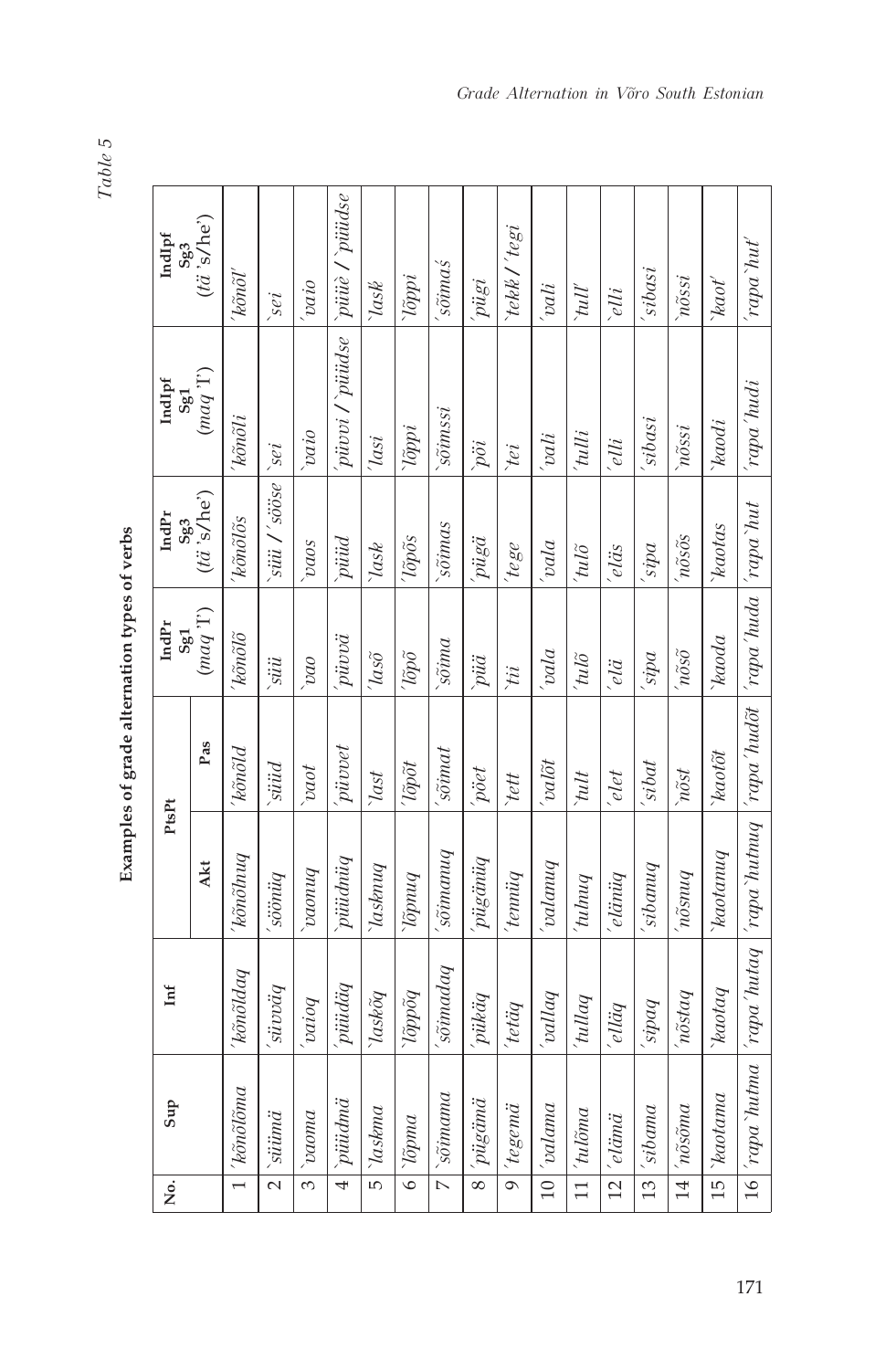Grade alternation types of nouns can be divided into five groups (s. Tables 2 and 4).

- I. Type 1 (*`oppaja* 'teacher') lacks grade alternation.
- II. Types 2—5 (*`täi* 'louse', *`tüü* 'work', *`silm* 'eye', *`täüś* 'full') have weakening alternation (only quantity and quality alternation).
- II. Types 6 and 7 (*´häbü* 'shame', *´käsi* 'hand') have weakening alternation together with lengthening alternation (full alternation).
- III. Types 8—12 (*´hüdsi* 'coal', *´vari* 'shade, shadow', *´pini* 'dog', *´makõ* 'sweet; insipid', *´elläi* 'animal') have only lengthening alternation.
- IV. Type 13 (*´läteq* 'spring') has strengthening alternation.
- V. Types 14—18 (*´hõrak* 'red currant', *´kanarik* 'heather', *´perädü* 'huge; miserable', *´alonõ* 'underlay', *´inemine* 'human being') have alternation of non-initial syllables.

Grade alternation types of verbs can be divided into five groups (s. Tables 3 and 5).

I. Type 1 (*´kõnõlõma* 'to speak') lacks grade alternation.

- II. Types 2—7 (*`süümä* 'to eat', *`vaoma* 'to sink', *`püüdmä* 'to catch', *`laskma* 'to let', *`lõpma* 'to end, to die', *`sõimama* 'to abuse') only have quantity or quality alternation.
- III. Types 8 and 9 (*´pügämä* 'to shear', *´tegemä* 'to do, to make') have quality alternation together with lengthening alternation (full alternation).
- IV. Types 10—14 (*´valama* 'to pour', *´tulõma* 'to come', *´elämä* 'to live', *´sibama* 'to scurry', *´nõsõma* 'to rise') have only lengthening alternation.
- V. Types 15—16 (*`kaotama* 'to lose', *´rapa`hutma* 'to shake') have alternation of non-initial syllables.

## **6. The spread of grade alternation in the Võro linguistic area and its repsentation in the Võro literary language**

The usual grade alternation occurring on the boundary of the first and the second syllable — both quality and quantity alternation as well as lengthening alternation — has spread throughout the Võro linguistic area and even further. Alternation of non-initial syllables as described above, and used in the Võro literary language in the Võro-Estonian dictionary (Iva 2002 : 592—597) does not have a similar spread in the Võro linguistic area (Keem, Käsi 2002 : 28; Nigol 1994 :  $31-32$ ). According to the linguistic feature distribution maps by Mihkel Toomse (1998 : 110—111, 114—115, 125—126) and observations of the present author, this alternation type is more common in the southern and eastern parts of the Võro linguistic area, including the Seto area. According to Mihkel Toomse, the alternation of non-initial syllables is also quite strongly represented in other parts of the Võro linguistic area as one of the main features of South Estonian pronunciation, reaching even as far as Tartu and Mulgi areas. Nevertheless, many of the above word forms could occur without non-initial syllable alternation, above all in the language usage of South and North Võro but also elsewhere in Võrumaa: *unik* : *uniku* 'heap', *sinepÉ* : *sinepi* 'mustard', *raamat* : *raamatu* 'book', *aabits* : *aabitsa* 'A-B-C book', *visat* : *visatu* 'thrown', *võet* : *võetu* 'taken', *meeletü* 'thoghtless; desperate; frantic', *alotsõ* 'underlay', *kotussõ*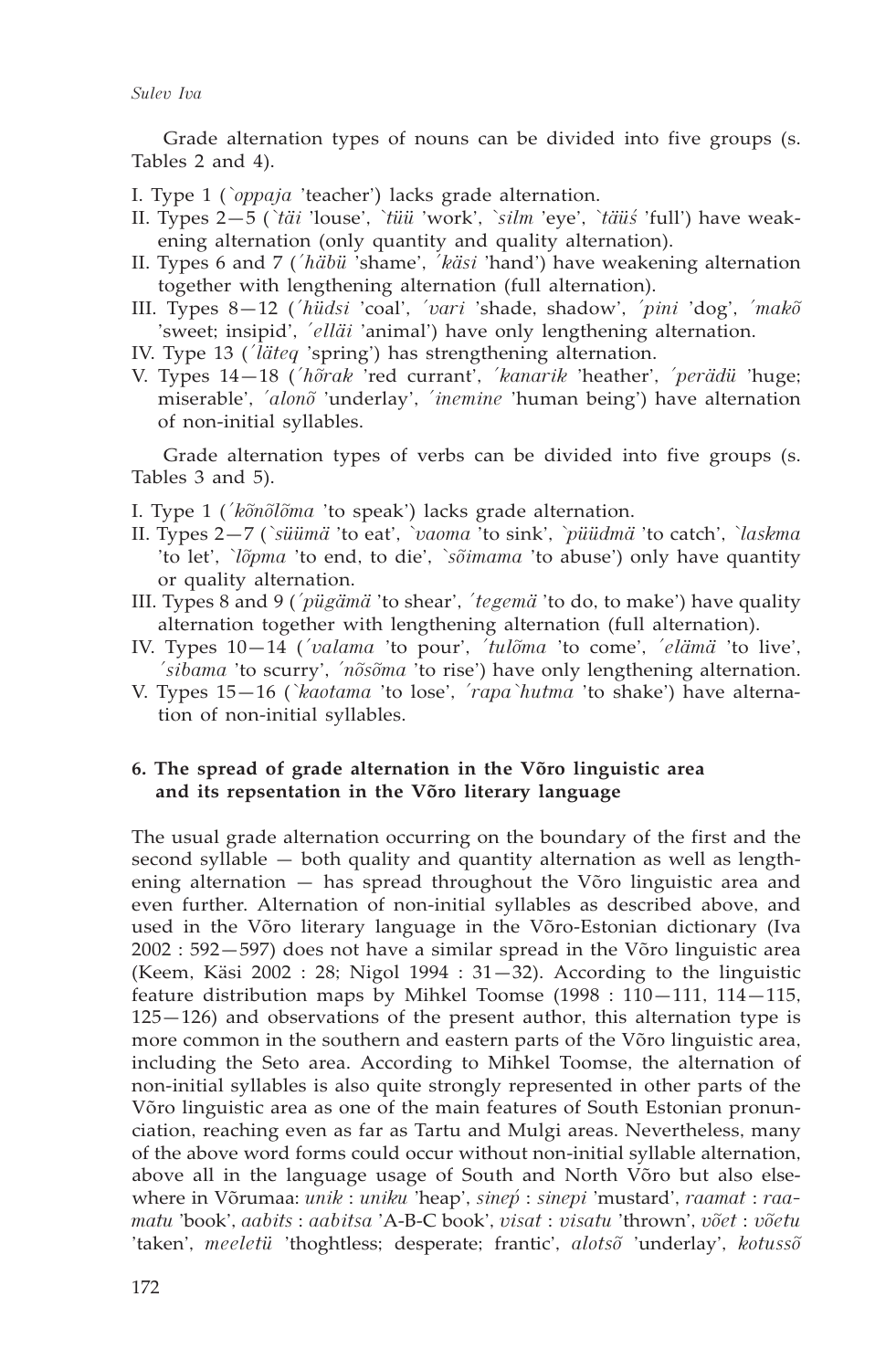'place', *ehitüsi* 'building', *võrokõsi* 'inhabitant of Võrumaa', *inemisi* 'human being', *alomisi* 'lower'*.* In the close proximity of the Tartu dialect area, in particular in the more modern language usage, most of these types occur without grade alternation. Thus, a similar system prevails as in literary Estonian where grade alternation only occurs in non-initial syllables in the *kanarik*-type as the alternation of Q2 and Q3: *kanariku* : *kanarikku* 'heather'.

It seems that non-initial syllable alternation can be sociolinguisticaly a somewhat sensitive linguistic feature. The table of the recommended word forms of the Võro-Seto written language published in 1995 (Võrokiilne lugõmik 1995 : 14) contains word forms with non-initial syllable alternation (*raamadu* 'book', *kõrraligu* 'decent', *Joosõbi* 'Joseph', *kõlladsõ* 'yellow'). Variants of the same word forms without alternation (*raamatu, kõrraliku, Joosõpi, kõllatsõ*) are not recommended, because they are not as typical of Võro. This recommendation has found support in the norm proposed by Hella Keem, where example paradigms always contain only the variants with non-initial syllable alternation (see Keem 1997 : 32). This principle has been maintained in the norm of written Võro and has been used so far.

## **Conclusions**

In Võro, grade alternation together with grammatical endings has an important role in distinguishing grammatical forms. When examining the Võro system of stem and non-initial syllable alternation it seems reasonable to treat it somewhat differently from the traditional treatment of Finnic grade alternation which only includes two grades. In the present article, two more grades have been added to the usual treatment of grade alternation. A unified four-grade alternation system includes cases of gemination which are characteristic of Võro but which up to now have been viewed as separate phenomena. The most characteristic trait of the Võro grade alternation is a phenomenon whereby in certain words the traditional quality alternation occurs together with quantity alternation including all three quantities. Such a quantity alternation could be called lengthening alternation and its co-occurrence with quality alternation could be treated as full alternation which includes all possible grade alternation types.

As compared to literary Estonian, there is an abundance of non-initial syllable alternation in Võro. This, however, is not evenly spread over the Võro linguistic area, but occurs above all in the eastern and southern part of the Võro language area, and thus finds its usage in the Võro literary language based on the language of this area.

#### **Address:**

Sulev Iva University of Tartu and Võro Institute E-mail: sulev.iva@ut.ee

#### B I B L I O G R A P H Y

Erelt, M., Kasik, R., Metslang, H., Rajandi, H., Ross, K., S a a r i, H., T a e l, K., V a r e, S. 1995, Eesti keele grammatika I. Morfoloogia. Sõnamoodustus, Tallinn.